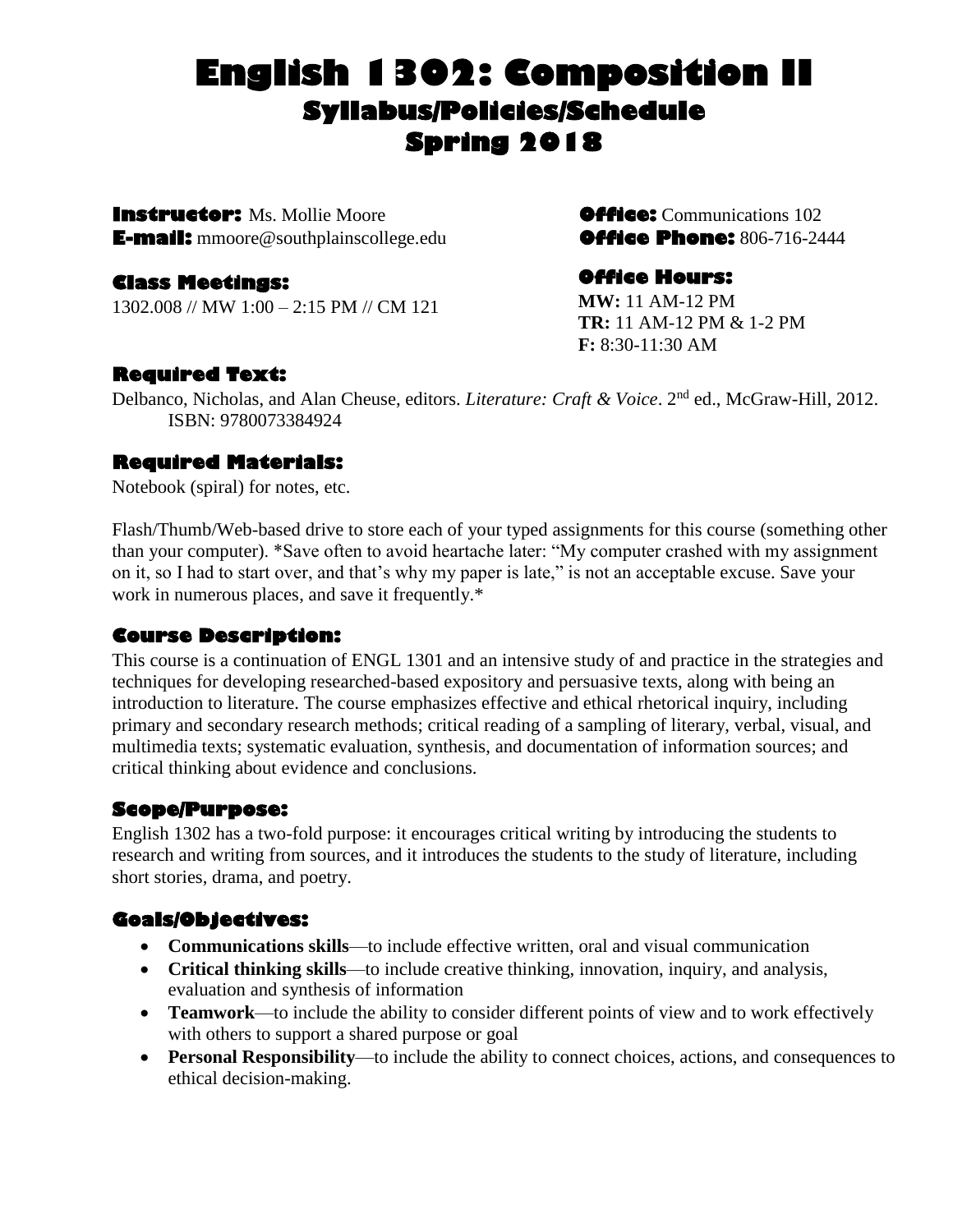**Outcomes:** Upon successful completion of this course, students will:

- 1. Demonstrate knowledge of individual and collaborative research processes.
- 2. Develop ideas and synthesize primary and secondary sources within focused academic arguments, including one or more research-based essays.
- 3. Analyze, interpret, and evaluate a variety of texts for the ethical and logical uses of evidence.
- 4. Apply critical thinking to the study of literature and write essays which demonstrate that critical thinking.
- 5. Use edited American English to write in a style that clearly communicates meaning, builds credibility, and inspires belief or action.
- 6. Apply the conventions of style manuals for specific academic disciplines (e.g., APA, CMS, MLA, etc.)
- 7. Read and view videos of works of literature; analyze the use of literary devices (plot, point of view, theme, characterization, setting, symbolism, tone, etc.); participate in class discussions of the readings; and be tested over their understanding of the readings and lectures through quizzes, examinations, and/or written assignments.

#### **Grades:**

| <b>Commonplace Books</b>         | 25% |
|----------------------------------|-----|
| (Daily Homework)                 |     |
| $Essay \#1$                      | 10% |
| Essay #2 R. Draft Exam           | 5%  |
| Essay $#2$                       | 15% |
| R.P. Rough Draft Exam            | 10% |
| <b>Research Paper Final copy</b> | 25% |
| Final                            | 10% |
|                                  |     |

Total 100%

## **Grading Scale:**

A (Superior): 100-90% B (Good): 89-80% C (Average): 79-70% D (Poor): 69-60% F (Unacceptable): 59-50%

## **Evaluation:**

- The "A" essay is perfectly formatted, with three or fewer spelling/wrong word and/or grammatical errors. It also has an excellent title, strong thesis, good transitions, an introduction with a hook, a thoughtful conclusion, and well-supported main points in the body paragraphs. The writing is lively and intelligent; there are no sentence structure errors. If the paper includes sources, they are correctly integrated, cited, and documented in the style required.
- The "B" essay at the 1302 level contains all of the above with one or two more errors.
- The "C" essay has a thesis, introduction, and conclusion, but lacks support and has multiple errors.
- The "D" essay contains one or more of the following problems: lack of a strong thesis, lack of a strong organizational pattern, weak introduction and/or conclusion, formatting errors, multiple spelling and grammatical errors, and/or sentence structure issues (fragments and run-ons).
- The "F" essay does not meet the minimum requirements for a 1302-level essay assignment. Some examples of "F" essays are 1) those written on a topic that has not been approved; 2) those that do not meet the minimum word count; or 3) those that are not written in the required format.

All assignments must be completed and turned in at the *beginning* of the class period identified on this syllabus unless otherwise noted. Major-assignment deadlines are **firm**. Failure to turn in an assignment on time can result in a grade of 0/F for the assignment. If you are absent, you are still responsible for turning in assignments on time, especially essays or essay components. In some cases, essays will be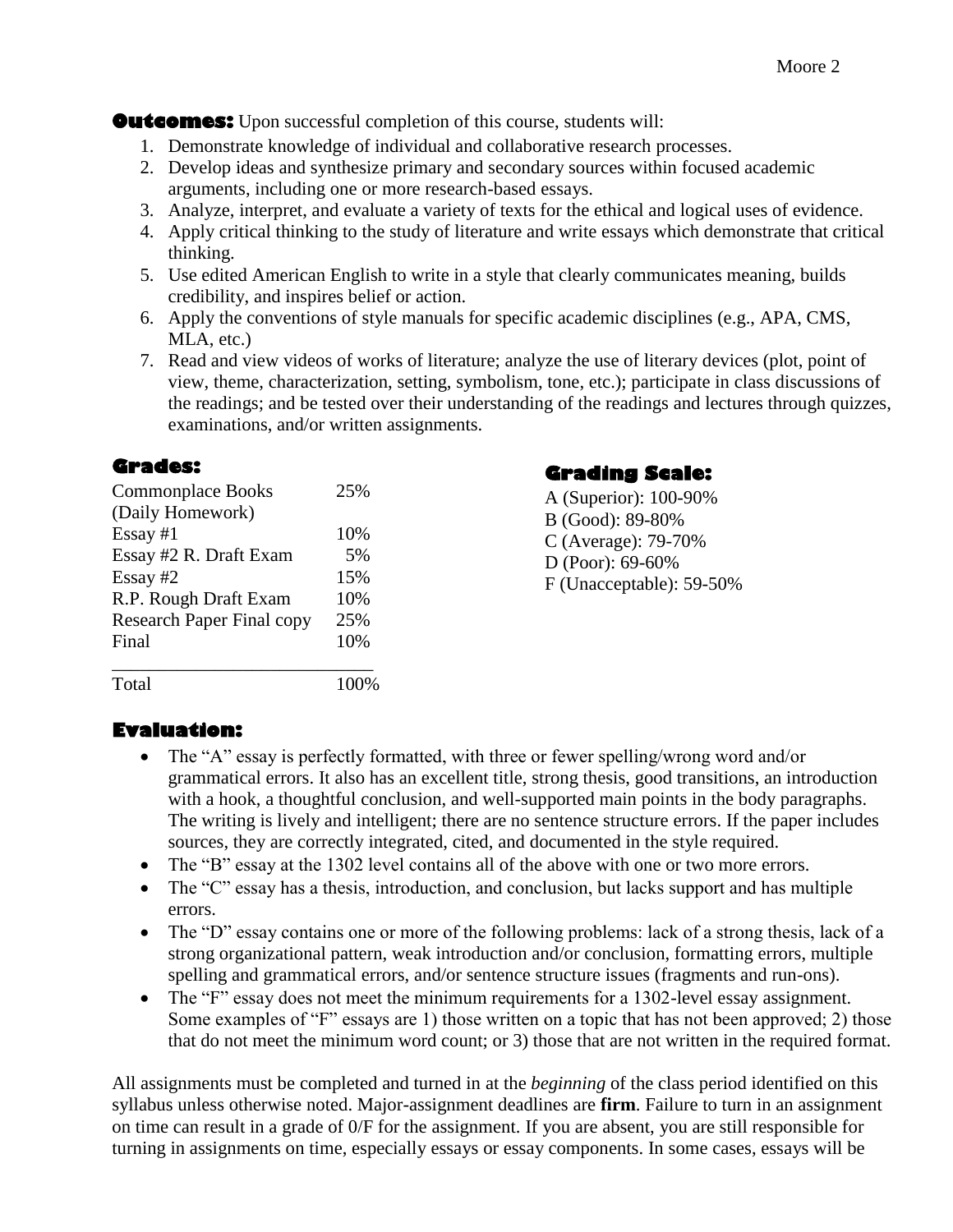penalized for each day late, if the student discusses the situation with the instructor. More information will be given at a later date. Numerical grades are assigned for convenience in averaging grades only.

\*Note: In college, a "C" is an average paper; it does not have anything "wrong" with it; it fulfills the assignment; it simply does not move beyond the average.\*

## **Absence Policy:**

Any student who misses more than 4 class sessions (2 weeks) could be dropped with a grade of "X." If the student is failing, due to poor work or missing assignments, the student could be assigned a grade of "F." An absence is defined as failing to attend class, missing 15 or more minutes of class, or leaving class without the instructor's approval. Whenever possible, students should let the instructor know about expected absences as soon as possible (before the class meeting if at all possible).

Additionally, a student accrues an absence each time he or she accumulates a total of three tardies. **A tardy is defined as being more than 10 minutes late OR leaving class for any reason during the designated class time.** PLEASE take care of any personal business between classes. It is considered impolite to leave a class while it is in session (even when doing group or individual work).

Because this is a student-oriented class, regular attendance is crucial to understanding. With each absence, your card report grades will be impacted. If you are not prepared for workshop assignments, you may be asked to leave class and will be given an absence. If you must be absent, be sure to check Blackboard and check with another class member for any changes in the syllabus so that you can be prepared for the next class meeting. You will still be responsible for the material you have missed and for the upcoming material for the next class. "I was absent, so I didn't know that was due," is not an acceptable excuse.

## **Student Responsibilities:**

Students are expected to

- 1. Be on time and regularly attend class
- 2. Be responsible for the learning process, including preparation for class, such as reading and homework; participation in class discussions, including asking relevant questions; getting assignments and/or notes if absent; and accepting responsibility for not understanding an assignment or failing an assignment
- 3. Be responsible for having an appropriate attitude and using appropriate language in academic environments; not use condescending, inflammatory, threatening, or profane rhetoric, whether verbally or in written form, in academic environments
- 4. Have respectful behavior toward instructor and classmates in order to contribute to the atmosphere necessary for learning
- 5. Be responsible for courteous actions to others, especially by putting away cell phones and other distractions while in class
- 6. Be responsible for writing down all grades and applying them to the grading scale used for the class, which is shown in the course's policy statement/syllabus
- 7. Submit all assignments in accordance with due dates, formats, and requirements
- 8. Avoid all forms of cheating and plagiarism on all assignments, including improper collaboration
- 9. Ask questions when something is unclear.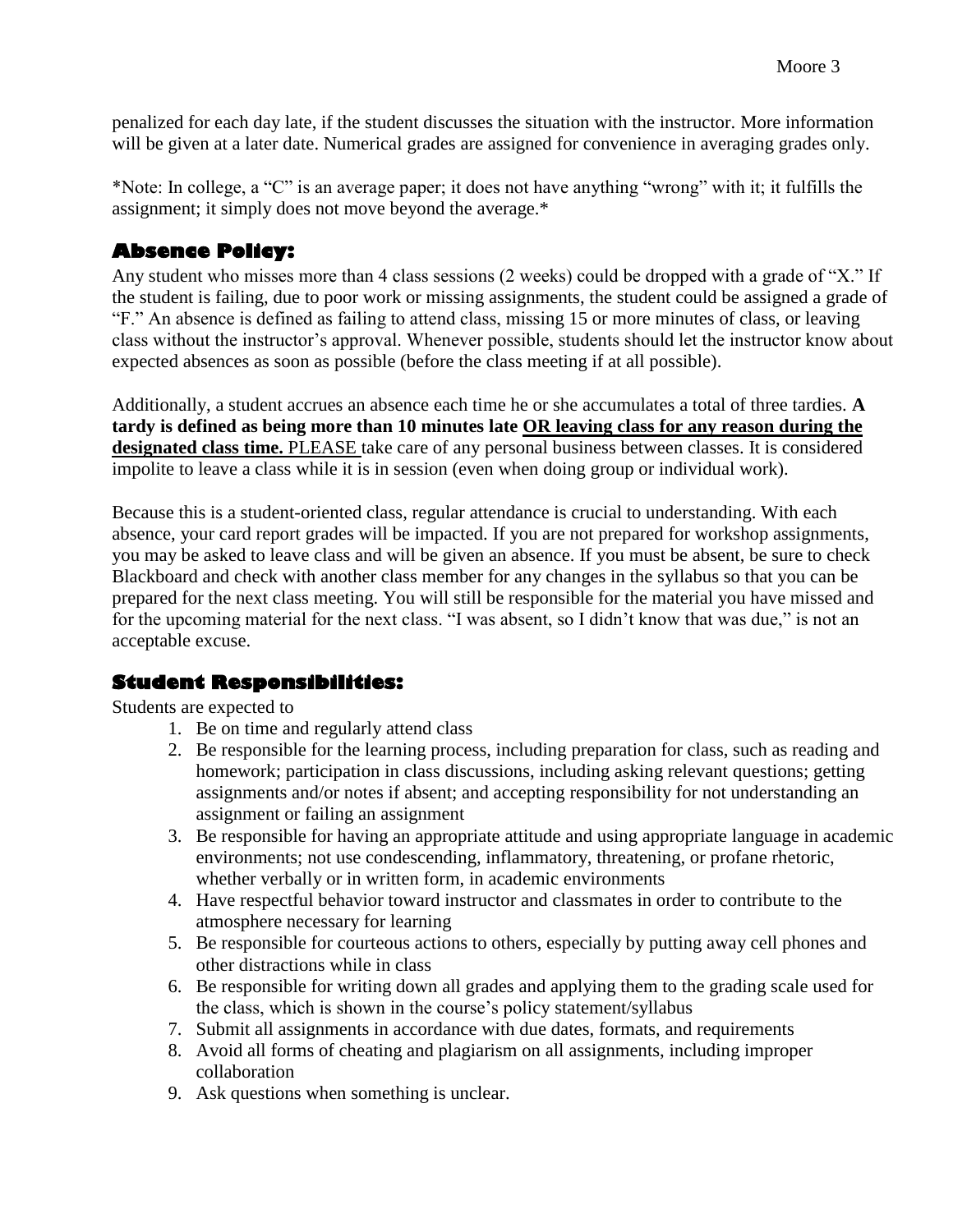## **Professionalism and Preparedness:**

Being prepared means that the student has carefully read all required readings and completed any out-ofclass writing assignments. All actions and words should reflect kindness and respect for both the instructor and all other students. Disruptive behavior is not restricted to behavioral issues alone; it can include interruptions from cell phones, iPods/mp3 players, sidebar conversations, or beeping watches. None of these behaviors is conducive to the environment we hope to promote this semester.

Any successful learning experience requires mutual respect on the part of the student and the instructor. Neither instructor nor student should be subject to others' behavior that is rude, disruptive, intimidating, aggressive, or demeaning**.** Student conduct that disrupts the learning process or is deemed disrespectful or threatening shall not be tolerated and may lead to disciplinary action and/or removal from class.

## **Communicating with the Instructor:**

The best way to reach me is through email (given above). Although I cannot guarantee that I will respond to your messages right away, I do check my email frequently. Please realize that if you email me after 5 PM, I cannot guarantee a response that night. Weekend responses may be slower or delayed until the next school day. Your SPC email is considered an official form of communication between you and me, so it is extremely important that you check your SPC email regularly.

If you have any questions or concerns about the class or your performance in the class, please do not hesitate to set up an appointment with me during office hours or write an email to me. I would rather hear about your concerns early in the semester when we still have time to work together, rather than at the end of the class when it is too late for me to help you. Also, if you have any special accommodations please let me know of your needs as soon as possible.

After I hand back graded essays, you must wait 24 hours before you can discuss your grade with me. This time should be spent reading and processing my comments. I am happy to explain my comments and grading rubric and to answer any questions that you may have, but I require that all students let 24 hours pass before contacting me regarding essay grades.

## **Academic Integrity—Plagiarism/Cheating:**

Students are expected to do their own work on all projects, quizzes, assignments, and papers. Failure to comply with this policy will result in an F for the assignment and can result in an F for the course if circumstances warrant it.

Plagiarism violations include, but are not limited to, the following

- 1. Turning in a paper that has been purchased, borrowed, or downloaded from another student, an online term paper site, or a mail order term paper mill;
- 2. Cutting and pasting together information from books, articles, other papers, or online sites without providing proper documentation;
- 3. Using direct quotations (three or more words) from a source without showing them to be direct quotations and citing them; or
- 4. Giving an in-text citation only at the end of a paragraph.

Cheating violations include, but are not limited to, the following:

- 1. Obtaining an examination by stealing or collusion;
- 2. Discovering the content of an examination before it is given;
- 3. Using an unauthorized source of information (notes, textbook, text messaging, internet) during an examination, quiz, or homework assignment;
- 4. Entering an office or building to obtain unfair advantage;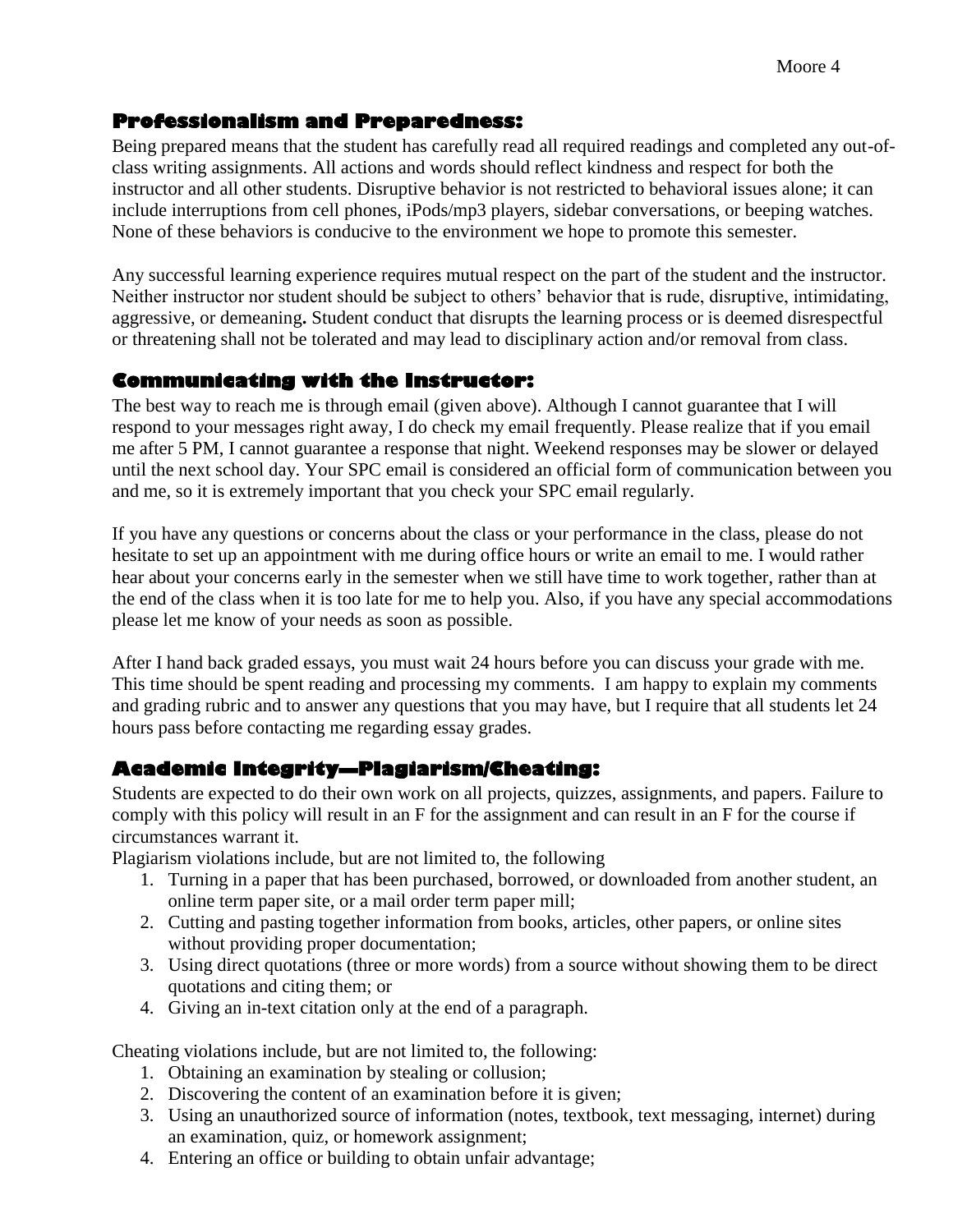- 5. Taking an examination for another;
- 6. Altering grade records; or
- 7. Copying another's work during an examination or on a homework assignment.

## **Students with Disabilities:**

Students with disabilities, including but not limited to physical, psychiatric, or learning disabilities, who wish to request accommodations in this class should notify the Disability Services Office early in the semester so that the appropriate arrangements may be made. In accordance with federal law, a student requesting accommodations must provide acceptable documentation of his/her disability to the Disability Services Office. For more information, call or visit the Disability Services Office at Levelland (Student Health & Wellness Office) 806-716-2577, Reese Center (Building 8) 806-716-4675, or Plainview Center (Main Office) 806-716-4302 or 806-296-9611.

## **Statement of Nondiscrimination:**

It is the policy of this instructor not to discriminate on the basis of age, color, disability, ethnicity, gender, national origin, race, religion, sexual orientation, or veteran status.

## **Statement of Diversity:**

In this class, the instructor will establish and support an environment that values and nurtures individual and group differences and encourages engagement and interaction. Understanding and respecting multiple experiences and perspectives will serve to challenge and stimulate all of us to learn about others, about the larger world, and about ourselves. By promoting diversity and intellectual exchange, we will not only mirror society as it is, but also model society as it should and can be.

## **Campus Concealed Carry:**

South Plains College permits the lawful carry of concealed handguns in accordance with Texas state law and Texas Senate Bill 11. Individuals possessing a valid License to Carry permit, or the formerly issued Concealed Handgun License, may carry a concealed handgun at all campus locations except for the following: Natatorium.

For a complete list of campus carry exclusions zones by event, please visit http://www.southplainscollege.edu/campuscarry.php

**Note:** The instructor reserves the right to modify the course syllabus and policies, as well as notify students of any changes, at any point during the semester.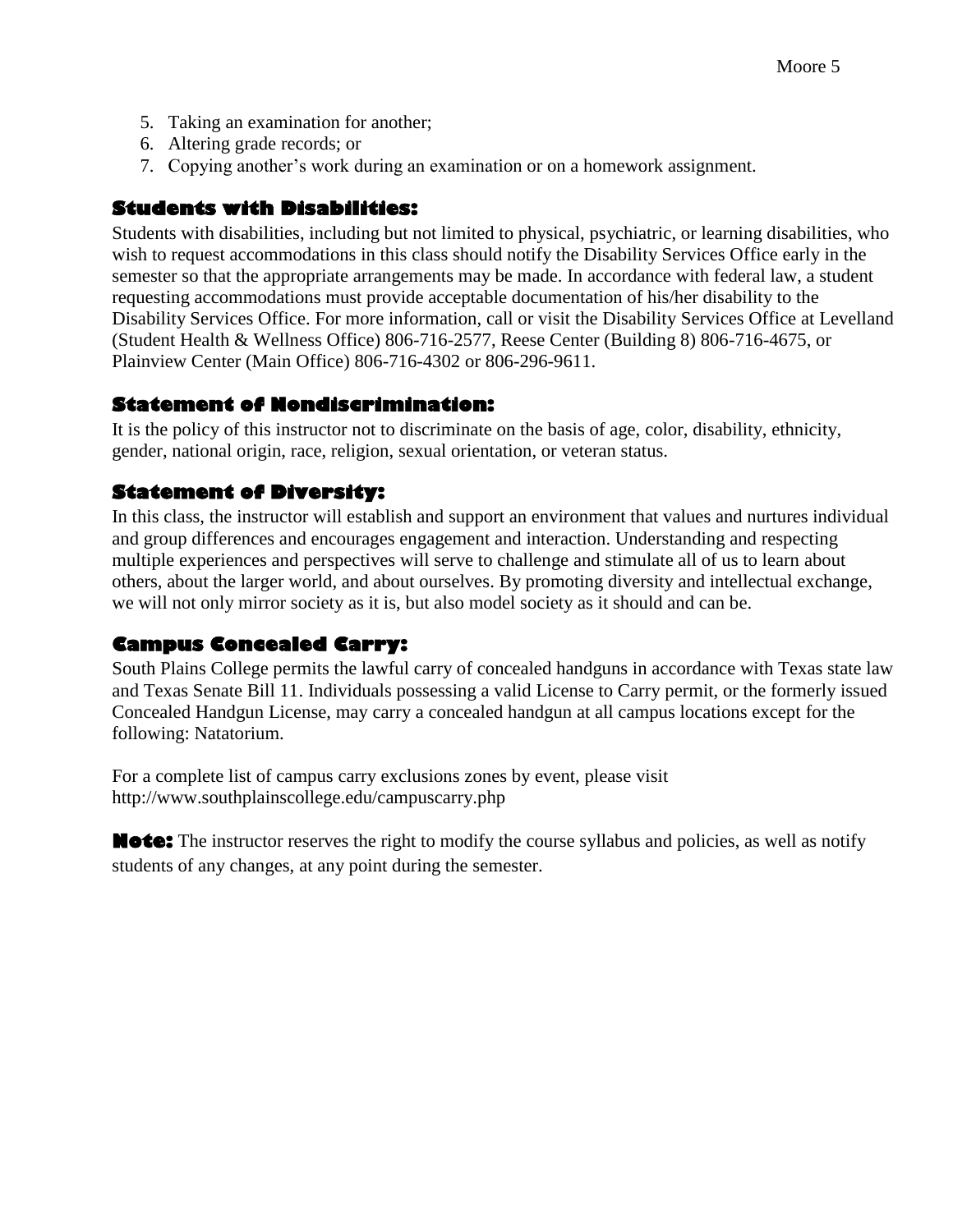# **Class Schedule**

## **W 1/17: Introductions // Syllabus // Expectations**

## **M 1/22: Explanation of Assignments // Critical Thinking, Reading, and Writing**

- Chapter 1: Reading and Writing Today (2-19)
	- o "San Francisco" by Amy Hempel (17)

#### **W 1/24: Academic Reading and Writing about Literature**

- Chapter 2: Writing from Reading (20-31)
	- o "Rapture" by Anton Chekhov (21-22)
- Chapter 4: Writing Across the Curriculum (64-95)
	- o "Stopping by Woods on a Snowy Evening" by Robert Frost
		- o "The Garden of Love" by William Blake
- Commonplace Book Assignment Given
- Essay #1 Assignment Given

#### **M 1/29: Crash Course on Elements of Fiction**

- Chapter 3: Developing and Argument (32-63) o "Shirt" by Robert Pinsky (35)
- Chapter 6: Reading a Story for its Elements (138-151)
	- o "A&P" by John Updike (141-145)
	- o "The Story of an Hour" by Kate Chopin (150-151)
- Chapter 7: Writing About Fiction (160-185)

#### **W 1/31: Plot & Character in Fiction**

- o "Araby" by James Joyce (199-203)
- o "The Jilting of Granny Weatherall" by Katherine Anne Porter (260-266)

## **Week 4**

**Week 3**

#### **M 2/5: Setting & Point of View in Fiction**

- o "The Cask of Amontillado" by Edgar Allan Poe (291-296)
- o "A Rose for Emily" by William Faulkner (322-328)

#### **W 2/7: Language, Tone, Style & Theme in Fiction**

- o "The Yellow Wallpaper" by Charlotte Perkins Gilman (363-372)
- o "Two Kinds" by Amy Tan (374-383)

 **Week 1**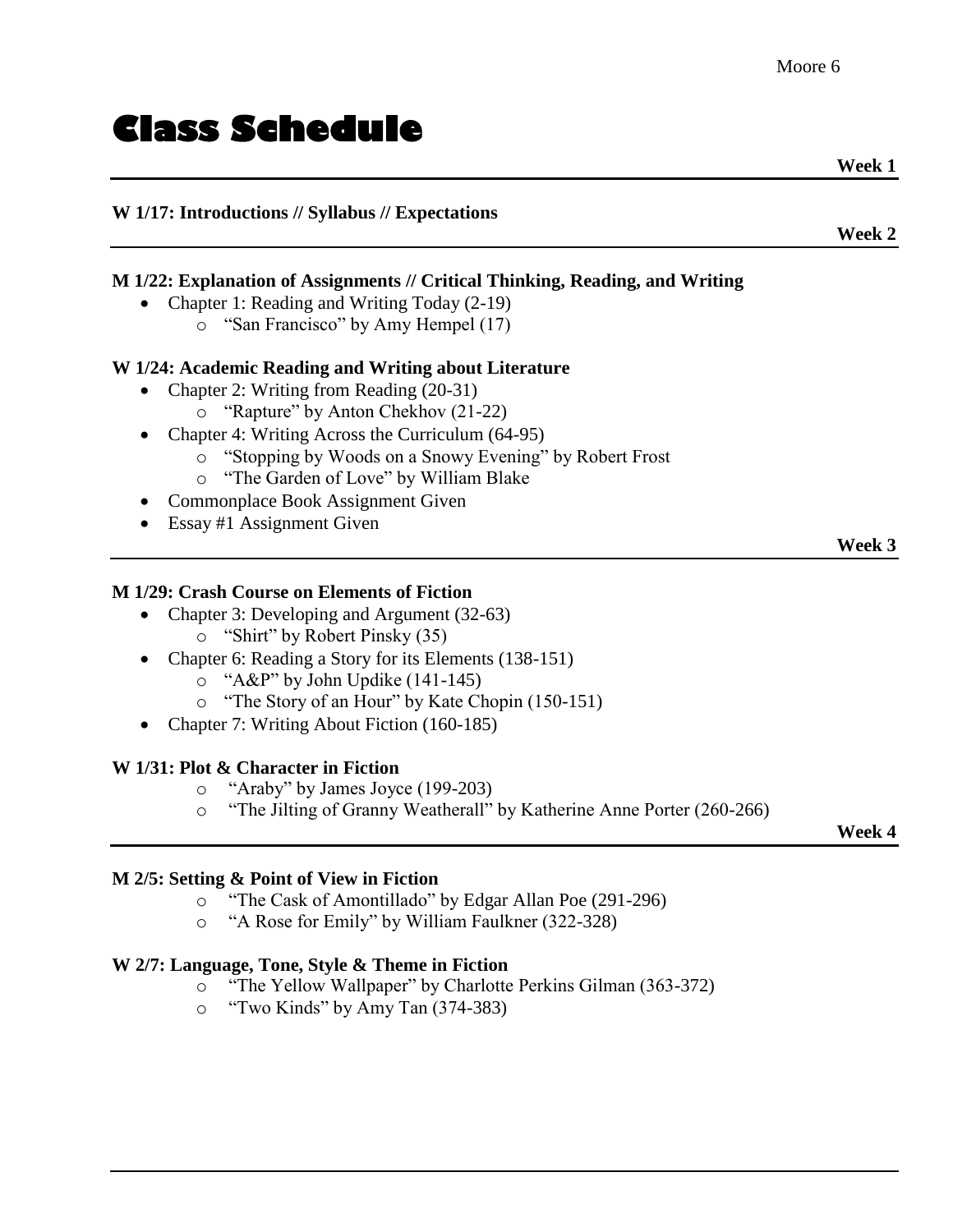#### **T 2/13: Symbolism & Regionalism in Fiction**

- o "The Things They Carried" by Tim O'Brien (424-438)
- o "A Good Man Is Hard to Find" by Flannery O'Connor (492-501)

#### **R 2/15: Crash Course on Elements of Poetry**

- Chapter 17: Reading a Poem in Its Elements (560-575)
	- o "The Museum of Stones" by Carolyn Forché (563)
	- o "My mistress' eyes are nothing like the sun" by William Shakespeare (568)
	- o "O my luve's like a red, red rose" by Robert Burns (570)
	- o "Those Winter Sundays" by Robert Hayden (571)
	- o "A Fragment" by Sappho (573)
	- o "I Wandered Lonely As a Cloud" by William Wordsworth (575)
- Chapter 18: Writing About Poetry (582-604)
- **Essay #1 DUE**

#### **Week 6**

#### **M 2/19: Imagery & Symbolism in Poetry**

- o "Tree" and "Button" by Jane Hirshfield (712-716)
- o "In a Station of the Metro" by Ezra Pound (719-720)
- o "The Red Wheelbarrow" by William Carlos Williams (722-724)
- o "Musee des Beaux Arts" by W. H. Auden (728-730)
- o "Songs of Innocence: The Chimney Sweeper" by William Blake (736-737)
- o "Songs of Experience: The Chimney Sweeper" by William Blake (738-739)
- Essay #2 Assignment Given

#### **W 2/21: Words in Poetry**

- o "What the Living Do" by Marie Howe (628-632)
- o "Ode on a Grecian Urn" by John Keats (632-635)
- o "Dover Beach" by Matthew Arnold (642-643)
- o "The Fish" by Elizabeth Bishop (647-650)

**Week 7**

#### **M 2/26: Voice in Poetry**

- o "After" by Stephen Dunn (664-667)
- o "The Death of the Ball Turret Gunner" (668-670)
- o "My Papa's Waltz" by Theodore Roethke (670-672)
- o "Daddy" by Sylvia Plath (680-684)
- o "Richard Cory" by Edwin Arlington Robinson (701-703)

#### **W 2/28: Rough Draft Exam (meet in Library Computer Lab)**

- Essay #2 Rough Draft Exam
- Research Paper Topics Sign Up OPEN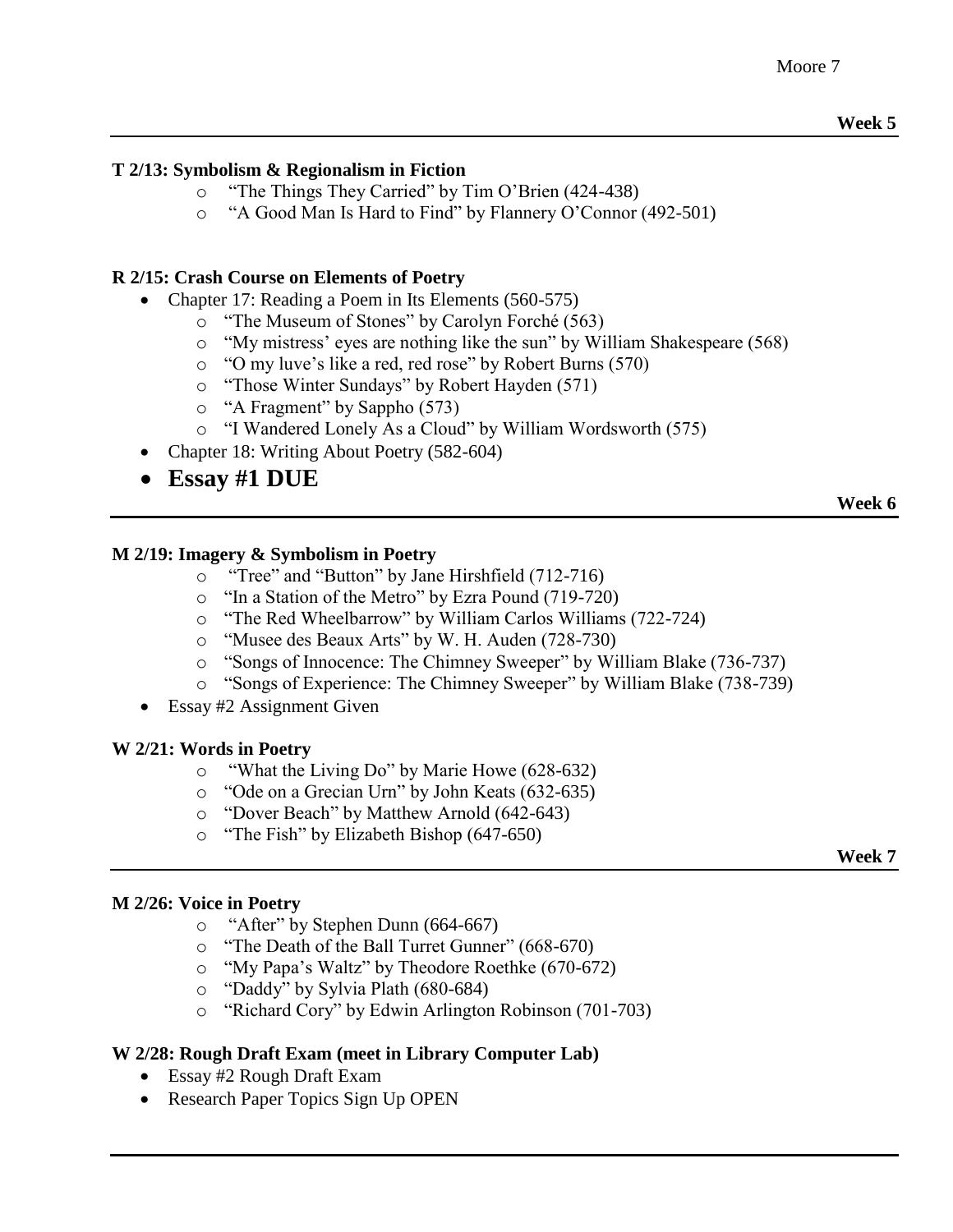#### **M 3/5: Academic Research and Writing**

- Chapter 5: Writing the Research Paper (96-136)
	- o "The Dream Keeper" by Langston Hughes (96 &108)
	- o "Harlem (Dream Deferred)" by Langston Hughes (108)
- Research Paper Assignment Given

#### **W 3/7: Library Introduction and Instruction (meet in the library)**

- Research Paper Topics Sign Up CLOSED
- **Essay #2 DUE**

#### **SPRING BREAK!**



#### **M 3/19: Academic Research and Writing, Cont.**

- Chapter 5: Writing the Research Paper (96-136)
	- o "The Dream Keeper" by Langston Hughes (96 &108)
	- o "Harlem (Dream Deferred)" by Langston Hughes (108)

#### **W 3/21: MLA Workshop Session #1 (meet in Library Computer Lab)**

#### **Week 10**

## **M 3/26: Annotated Bibliography (meet in Library Computer Lab)**

#### **W 3/28: Research Paper Outline Workshop (meet in Library Computer Lab)**

**Week 11**

#### **M 4/2: EASTER HOLIDAY**

|  |  |  |  | W 4/4: Research Paper Rough Draft Exam (meet in Library Computer Lab) |  |
|--|--|--|--|-----------------------------------------------------------------------|--|
|  |  |  |  |                                                                       |  |

**Week 12**

**M 4/9: Research Paper Peer Review**

#### **W 4/11: Research Paper Revision Workshop**